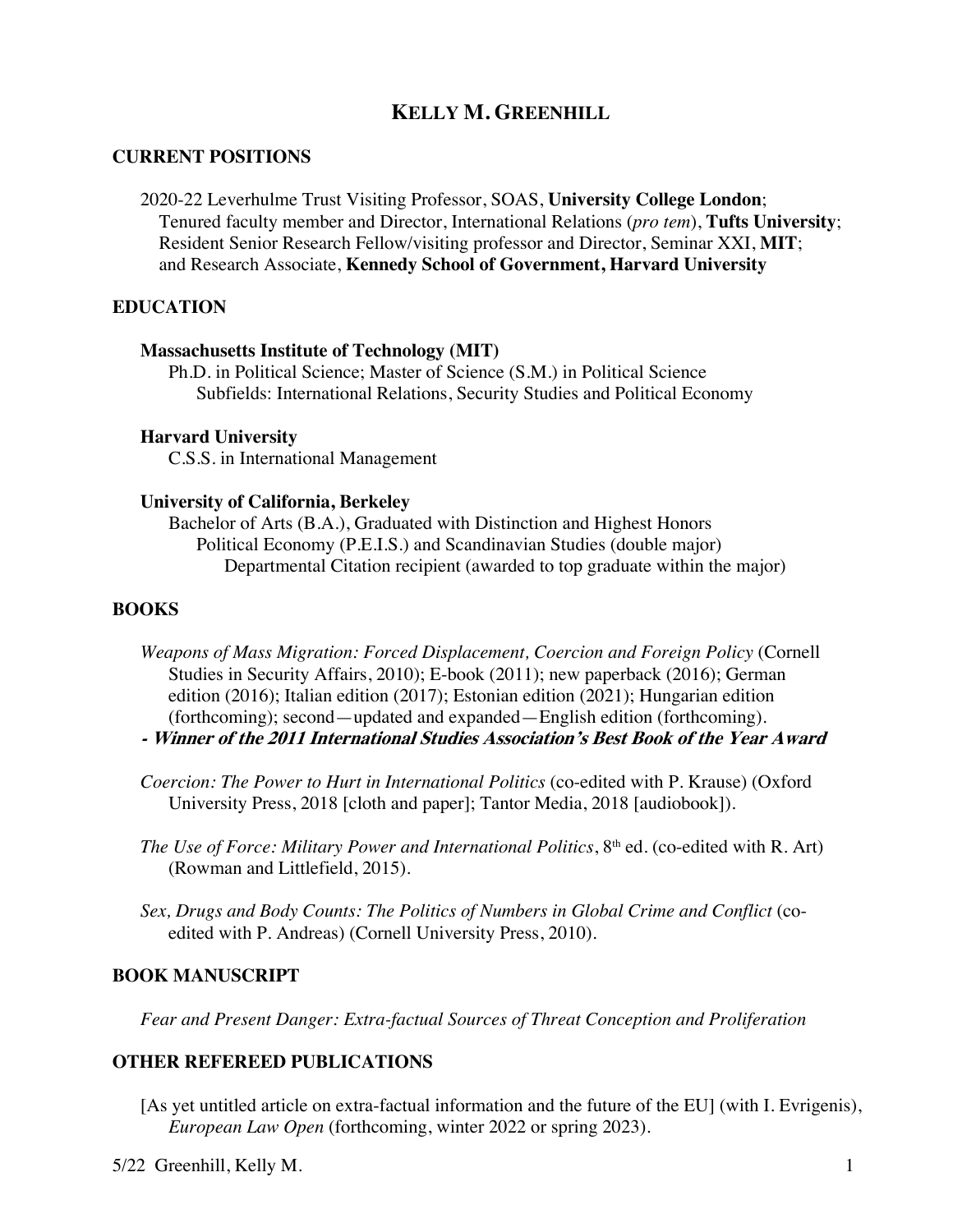- "Globality and Entangled Security: Rethinking the Post-1945 Order," (with F. Adamson), as part of a special anniversary issue of *New Global Studies*, vol. 15, no. 2 (2021).
- "Asymmetric Advantage—Weaponizing People as Non-Military Instruments of Cross-Domain Coercion," in E. Gartzke and J, Lindsay (eds.), *Cross-Domain Deterrence: Strategy in an Era of Complexity* (Oxford University Press, 2019).
- "Coercive Engineered Migration as a Political Weapon: The Case of NATO and the Kosovo Conflict," in A. Bresselau von Bressensdorf (ed.), *Über Grenzen: Migration und Flucht in Globaler Perspektive seit 1945* (Göttingen: Vandenhoeck & Ruprecht Verlag, 2019).
- "The Power and Limits of Compellence" (with R. Art), *Political Science Quarterly*, vol. 133, no. 1 (spring 2018): 77-97.
- "The Science of Fake News" (with D. Lazer et al.), *Science*, vol. 359, no. 6380 (March 2018): 1094-96.
- "Migration as a Coercive Weapon: New Evidence from the Middle East"; "Coercion: An Analytical Overview" (with R. Art); and "Introduction" and "Conclusions" (with P. Krause), all in *Coercion: The Power to Hurt in International Politics* (see Books above).
- "Rumor Has It: The Adoption of Unverified Information in Conflict Zones" (with B. Oppenheim), *International Studies Quarterly*, vol. 61, no. 3 (fall 2017).
- "Migration as a Weapon in Theory and in Practice," invited contribution in *Military Review*, vol. 96, no. 6 (November/December 2016): 23-36; Spanish and Portuguese translations (published May/June 2017).
- "Open Arms Behind Barred Doors: Fear, Hypocrisy and Policy Schizophrenia in the European Migration Crisis," *European Law Journal*, vol. 22, no. 3 (May 2016): 279-94; Italian translation (January 2017); reprinted in T. Fouskas (ed.), *Migrants and Refugees in Time of Crisis* (European Public Law Organization).
- "When Virtues Become Vulnerabilities: The Achilles' Heel of Migration Social Policy," in G.Freeman and N. Mirilovic (eds.), *Handbook of Migration and Social Policy* (Edward Elgar, 2016).
- "Ain't That a Shame? Hypocrisy, Punishment and Weak Actor Influence in International Politics" (with J. Busby) in H. Rich Friman (ed.), *The Politics of Leverage: Name, Shame and Sanction in International Relations* (Palgrave Studies in International Relations, 2015).
- "Counterinsurgency," in J. Krieger (ed.), *The Oxford Companion to International Relations* (Oxford University Press, 2014).
- "Counting the Cost: The Politics of Numbers in Armed Conflict"; and Introduction" and "Conclusion" (with P. Andreas), all in *Sex, Drugs and Body Counts* (see Books above).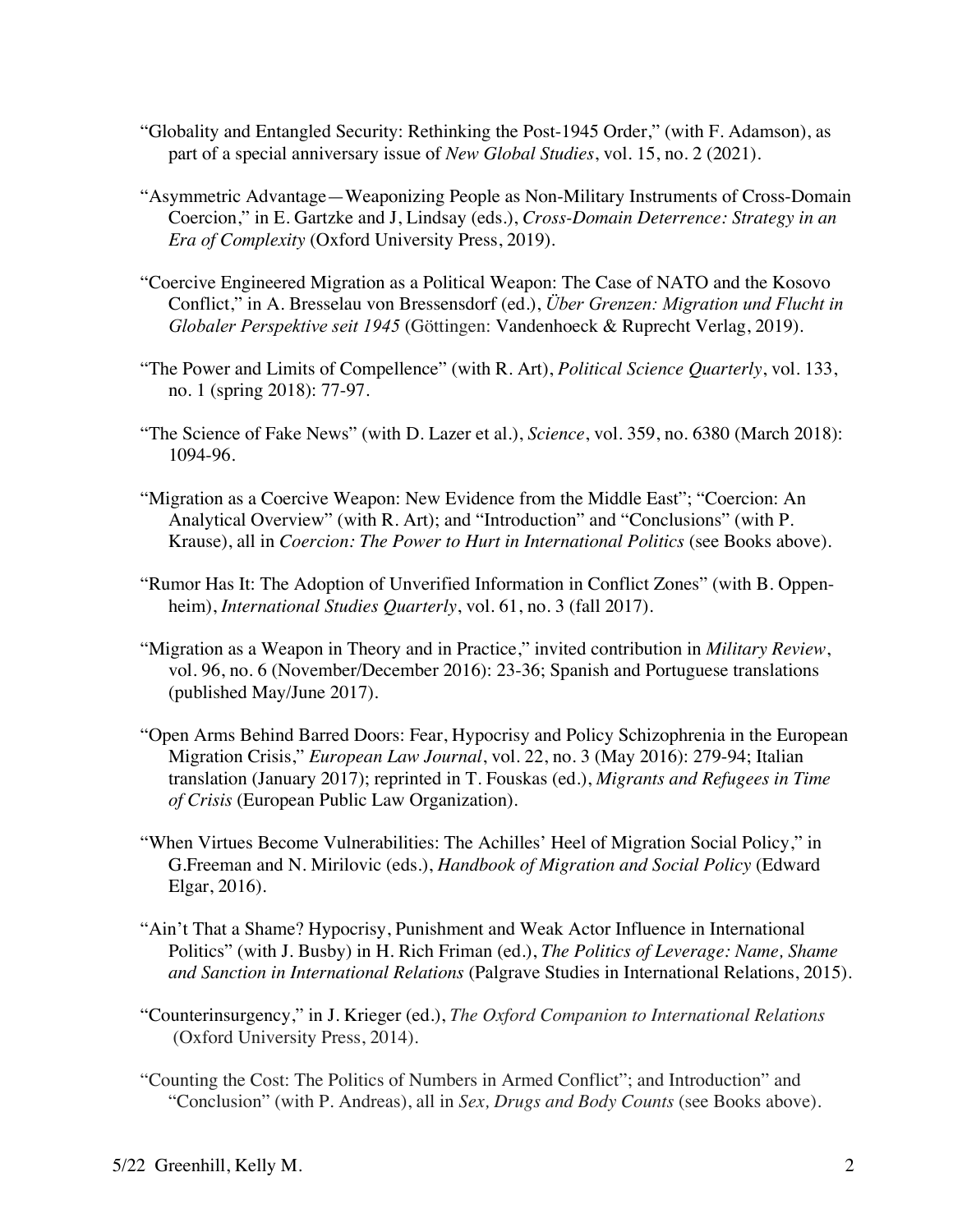- "Forced Displacement as an Instrument of Coercion," *Strategic Insights*. vol. 9, no. 1 (spring/ summer 2010): 116-59.
- "Kleptocratic Interdependence: Trafficking, Corruption and the Marriage of Politics and Illicit Profits," in R. Rotberg (ed.), *Corruption, Global Security and World Order* (Brookings Institution Press, 2009), 96-123.
- "Strategic Engineered Migration as a Weapon of War," *Civil Wars*, vol. 10, no. 1 (spring 2008): 6-21. Reprinted in *Transnational Law Review*, vol. 39, no. 3 (2016); and in E. Chenoweth (ed.), *Political Violence* (Sage, 2013).
- "Ten Ways to Lose at Counterinsurgency" (with P. Staniland), *Civil Wars*, vol. 9, no. 4 (winter 2007): 402-19. Reprinted in Art and Greenhill (eds.), *The Use of Force* (2015).
- "The Perils of Profiling: Civil War Spoilers and the Collapse of Intrastate Peace Accords" (with S. Major), *International Security*, vol. 31, no. 3 (winter 2006/2007): 7-40.
- "The Use of Refugees as Political and Military Weapons in the Kosovo Conflict," in R. G. C. Thomas (ed.), *Yugoslavia Unraveled: Sovereignty, Self-Determination, and Intervention* (Lanham, MD: Lexington/Rowman and Littlefield, 2003), 205-42.
- "Extortive Engineered Migration: Asymmetric Weapon of the Weak," *Conflict, Security and Development*, vol. 2, no. 3 (winter 2002): 105-116.
- "Engineered Migration and the Use of Refugees as Political Weapons: A Case Study of the 1994 Cuban *Balseros* Crisis," *International Migration*, vol. 40, no. 4 (fall 2002): 39-72.
- "Mission Impossible? Preventing Deadly Conflict in the African Great Lakes Region," *Security Studies*, vol. 11, no. 1 (autumn 2001): 77-124.

## **(SELECT) ADDITIONAL PUBLICATIONS**

- "(Un)truthful Hyperbole: Donald J. Trump and Extra-factual Information," invited essay for the H-Diplo series on the  $45<sup>th</sup> US president (forthcoming)$ .
- "When Migrants Become Weapons: The Long History and Worrying Future of a Coercive Tactic," *Foreign Affairs*, vol. 101, no. 2 (March/April 2022): 155-64.
- "Causing Crisis Works" (with J. Shifrinson), *Foreign Policy*, February 19, 2022: https://foreignpolicy.com/2022/02/19/russia-ukraine-crisis-belarus-north korea/?tpcc=recirc\_latest062921.
- "Global Security Entanglement and the Mobility Paradox" (with F. Adamson), *Current History* vol. 121, no. 831 (January 2022).
- "People: Mapping the New Terrain of Human Geopolitics" (with F. Adamson) in Mark Leonard, ed., *The New Power Atlas* (European Council on Foreign Relations (December 2021).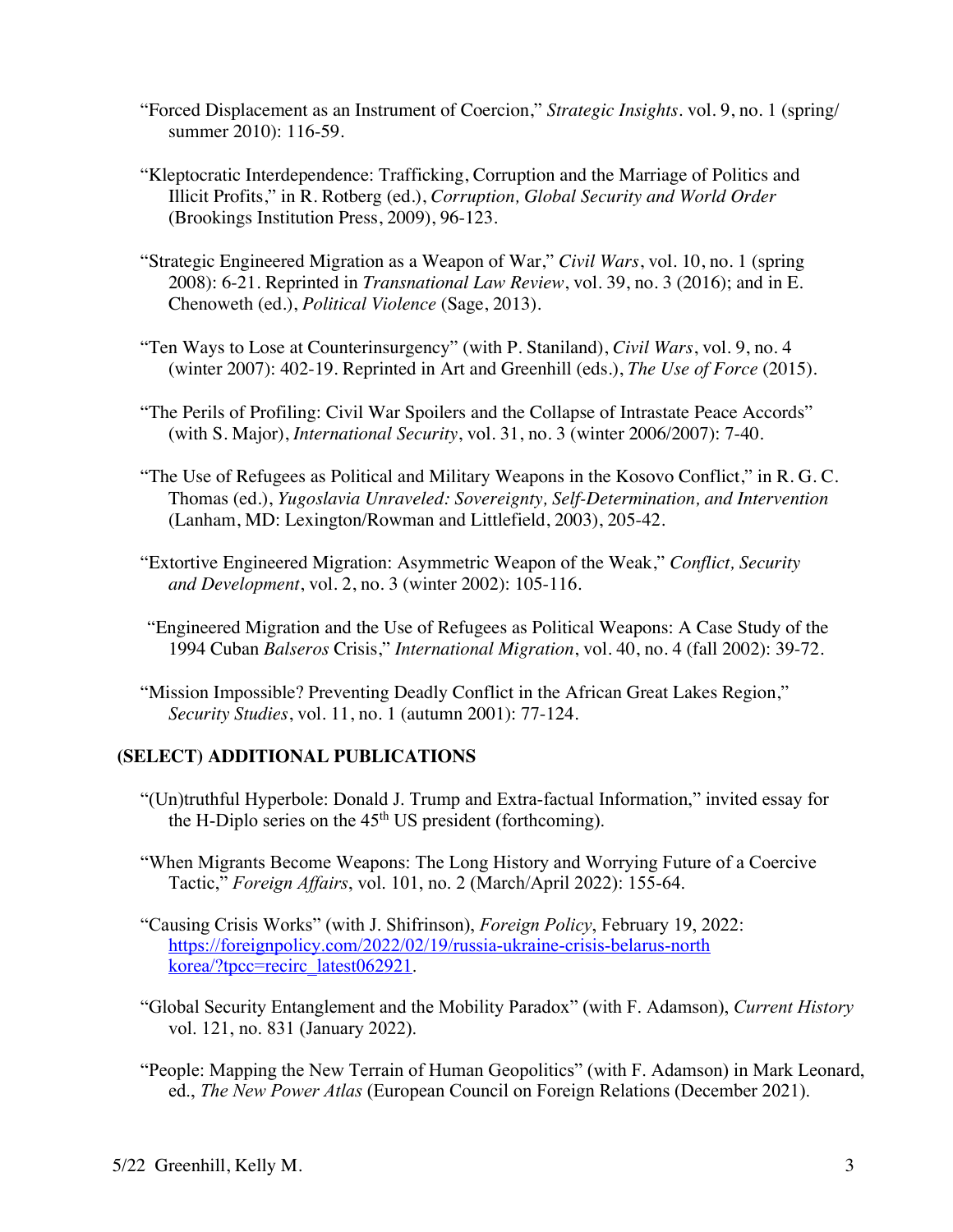- "H-Diplo/ISSF Roundtable Review of Paul Avey, *Tempting Fate: Why Nonnuclear States Confront Nuclear Opponents* (Cornell University Press, 2019)" (December 2021).
- "Morocco 'Weaponized' Migration to Punish Spain. That's More Common Than You Think," *Washington Post.com/The Monkey Cage*, June 1, 2021: https://www.washingtonpost.com/politics/2021/06/01/morocco-weaponized-migrationpunish-spain-thats-more-common-than-you-think/
- "Three Things to Know About Conspiracy Theories," *Tufts Magazine* (spring 2021), excerpted from the original piece, "The Truth About Conspiracy Theories," *Tufts Now*, September 5, 2019: https://now.tufts.edu/articles/truth-about-conspiracy-theories.
- "Of Wars and Rumors of Wars: Extra-factual Information and (In)advertent Escalation," in Harold Trikunas, Herbert Lin and Ben Loerke, eds., *Three Tweets to Midnight: Effects of the Global Information Ecosystem on the Risk of Nuclear Conflict* (Stanford, CA: Hoover Institution Press, 2020). An earlier version appeared as a commissioned white paper for the Stanley Foundation/CISAC/Hoover Institution (December 2018).
- "Cognitive Hacking and the Role of Extra-factual Information: An Interview with Professor Kelly M. Greenhill," *Fletcher Forum on World Affairs*, vol. 43, no. 1 (winter 2019).
- "The True Cost of the Border Wall," *Tufts Now*, January 9, 2019: https://now.tufts.edu/articles/true-costs-border-wall.
- "How Trump Manipulates the Migration Debate: The Use and Abuse of Extra-factual Information," *Foreign Affairs* (July 2018); https://www.foreignaffairs.com/articles/unitedstates/2018-07-05/how-trump-manipulates-migration-debate.
- "Faking the News: Fake News and Alternative Facts are Nothing New. But Only by Under-Standing Their History Can We Diminish Their Disruptive Power," *Tufts Magazine* (May 2017); http://now.tufts.edu/articles/faking-news.
- (As a member of a large collaborative effort), "Combating Fake News: An Agenda for Research and Action," *Shorenstein Center Conference Report*, Harvard University (April 2017); https://shorensteincenter.org/combating-fake-news-agenda-for-research/.
- "Unpacking the Facts Behind Europe's 'Odd Migration Policy Choices'," invited contribution to a debate on the EU migration crisis in the *APSA Migration and Citizenship Newsletter* (August 2016).
- "The Weaponization of Migration," in M. Leonard (ed.), *Connectivity Wars: An Essay Collection* (London, UK: European Council on Foreign Relations, January 2016).
- "Demographic Bombing: People as Weapons in Syria and Beyond," *Foreign Affairs* (December 2015); https://www.foreignaffairs.com/articles/2015-12-17/demographicbombing.
- "Europe Must Deal With the Breeding of Terrorism Within Its Borders," *New York Times.com* (commissioned piece for "Room for Debate,"), November 16, 2015:

.

<sup>5/22</sup> Greenhill, Kelly M. 4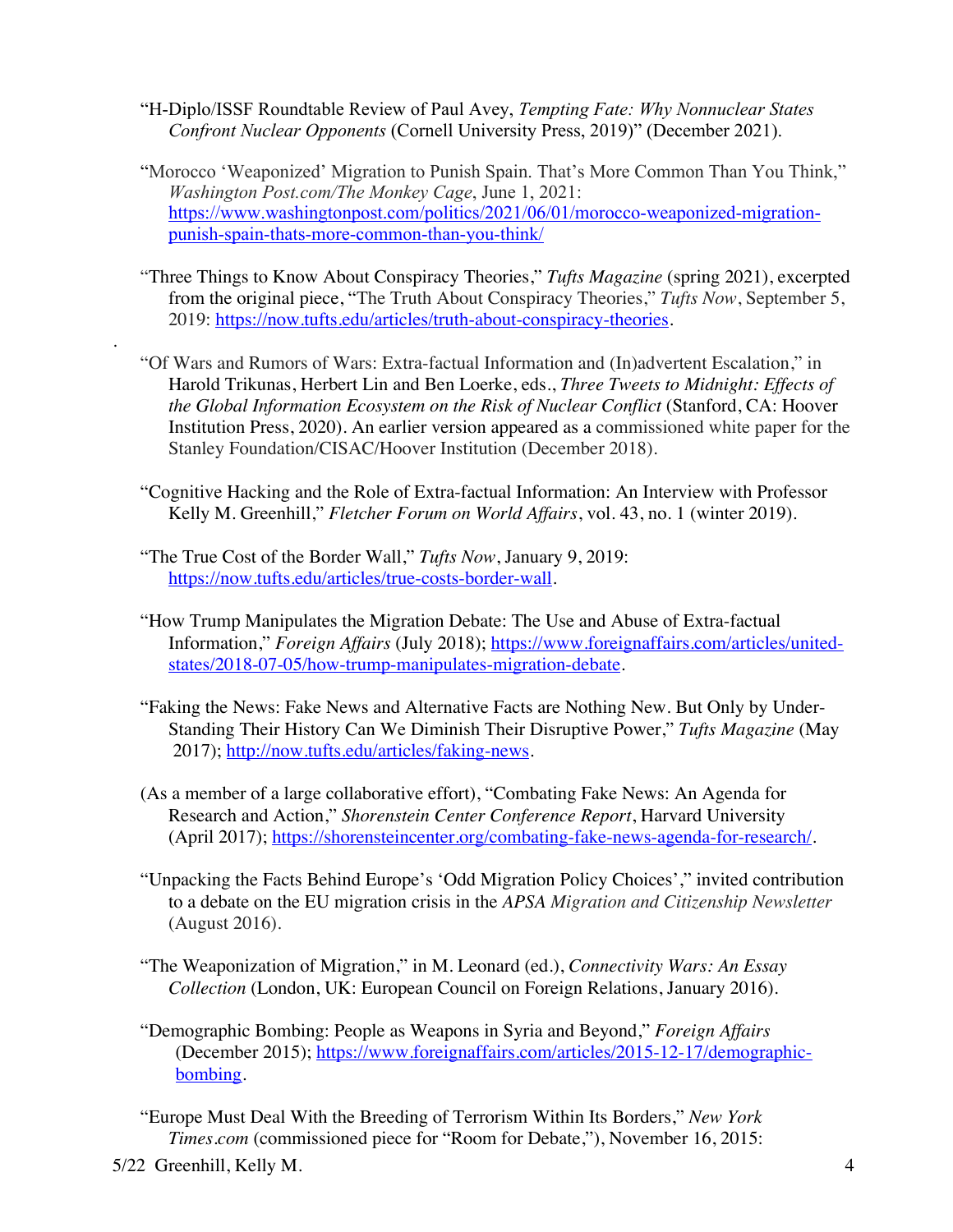http://www.nytimes.com/roomfordebate/2015/11/16/should-europe-shun-refugeesafterthe-paris-attacks/europe-must-deal-with-the-breeding-of-terrorism-within-its-borders .

- "Nigeria's Countless Casualties: The Politics of Counting Boko Haram's Victims," *Foreign Affairs* (February 2015): http://www.foreignaffairs.com/articles/143025/kelly-mgreenhill/nigerias-countless-casualties.
- "Scary Stories: Threat Narratives, Extra-factual Information and Foreign Policy," *Swedish Institute for International Affairs* (May 2014).
- "H-Diplo Roundtable on *Weapons of Mass Migration: Forced Displacement, Coercion and Foreign Policy* (April 2013); https://issforum.org/roundtables/5-3-weapons-mass-migration
- "Dead Reckoning: Challenges in Measuring the Human Costs of Conflict," World Peace Foundation/Reinventing Peace blog/policy brief (February 2012).
- "Counting the Human Cost in Iraq," *British Broadcasting Company (BBC)* (May 2011); http://news.bbc.co.uk/2/hi/programmes/more\_or\_less/9482086.stm.
- "Using Refugees as Weapons," *New York Times.com* Op-Ed, April 20, 2011, *International Herald Tribune* (print edition), April 21, 2011; http://www.nytimes.com/2011/04/21/opinion/21iht-edgreenhill21.html.

"Interrogating Emigration," *Review of Politics*, vol. 71, no. 1 (spring 2009).

- "'24' on the Brain," *Los Angeles Times* Op-Ed, May 28, 2007; http://articles.latimes.com/2007/may/28/opinion/oe-greenhill28.
- "Human Trafficking and Migrant Smuggling: New Perspectives on an Old Problem," *Program on Intrastate Conflict and Conflict Resolution Policy Brief #7* (May 2007).
- "Don't Dumb Down the Army," *New York Times* Op-Ed, February 17, 2006; http://www.nytimes.com/2006/02/17/opinion/17Greenhill.html? r=0.
- "The 1987 Stock Market Crash," in J. Ciment (ed.), *Postwar America: An Encyclopedia of Social, Political, Cultural, and Economic History* (M.E. Sharpe, 2006).
- "Refugees as Asymmetric Weapons," *Précis*, vol. XIII, no. 2 (spring 2003).

"The President's Advisor," *The New Yorker*, November 11, 2002.

- "Engineered Migration as a Coercive Instrument: The 1994 Cuban *Balseros* Crisis," *Rosemary Rogers Working Paper Series* (Cambridge, MA: MIT, February 2002).
- "On Intervention to Deter Deadly Conflict: A Prospective Analysis," *Breakthroughs*, vol. 10, no. 1 (spring 2001): 36-44.

"The Future of CAS [Close Air Support]," classified study for the US Department of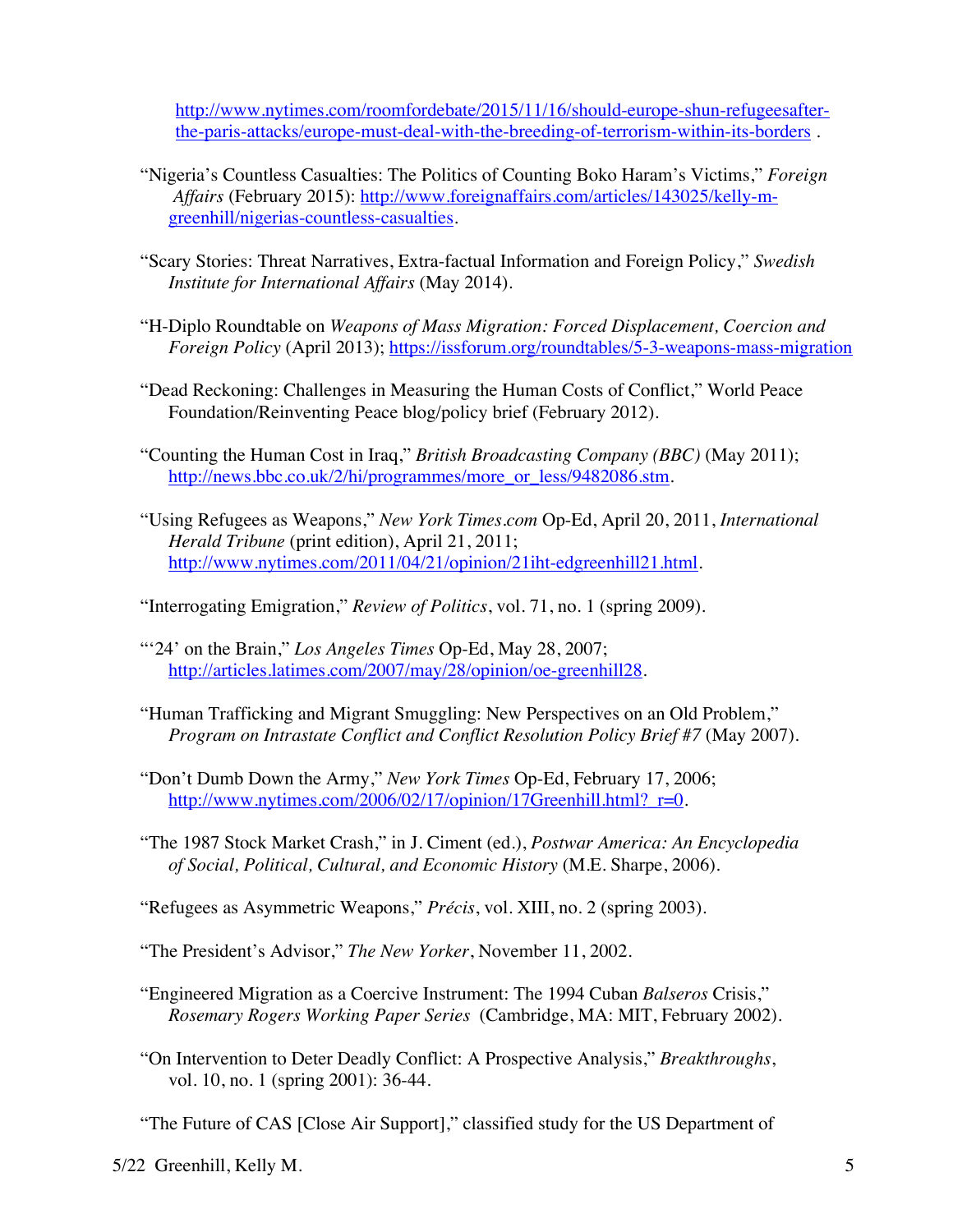Defense, Program Analysis and Evaluation (PA&E) Division (September 2000).

"Skirmishes on the Endless Frontier: Reexamining the Role of Vannevar Bush as Progenitor of US Science and Technology Policy," *Polity*, vol. 32, no. 4 (summer 2000): 633-41.

# **FELLOWSHIPS, RESEARCH GRANTS, HONORS AND AWARDS**

| 2022         | Aidekman Fund IR Research Fellows Program Grant                                                                                                               |
|--------------|---------------------------------------------------------------------------------------------------------------------------------------------------------------|
| 2021         | British Academy/Leverhulme Research Grant (w/ F. Adamson & G. Tsourpas)                                                                                       |
| 2019/2021    | Leverhulme Trust Visiting Professorship (for AY 2020-21 + AY 2021-22)                                                                                         |
| 2018         | American Political Science Association COSSA Advocacy Grant                                                                                                   |
| 2018         | International Studies Association's International Security Studies Emerging                                                                                   |
|              | Scholar Award, awarded "to scholars who have made (through their body of                                                                                      |
|              | publications) the most significant contribution to the field of security studies"                                                                             |
| 2017         | National Endowment for the Humanities (NEH) Fellowship                                                                                                        |
| 2016         | FRAC Senior Research Fellowship (for AY 2017-18)                                                                                                              |
| 2015-16      | Tufts' Tisch College Faculty Fellowship                                                                                                                       |
| 2015         | University of Cambridge (UK) Visiting Fellowship: Center for Research in<br>the Social Sciences and the Humanities                                            |
| 2011/14      | International Studies Association's Best Book of the Year Award for the best book                                                                             |
|              | in the field of international studies published during the previous calendar year;                                                                            |
|              | also shortlisted for the 2011 Furniss Book Award; the 2011 ISSS book award and                                                                                |
|              | both the 2011 and 2014 Grawemeyer Award(s) for Ideas Improving World Order                                                                                    |
| 2011-12      | Tufts' Tisch College Faculty Fellowship                                                                                                                       |
| 2009-10      | Visiting Professor, Center for International Security and Cooperation (CISAC),<br>Stanford University; and Visiting Fellow, IIS, UC Berkeley                  |
| 2009         | Faculty Research Awards Committee (FRAC) Research Grant                                                                                                       |
| 2008-09      | Neubauer Fund Faculty Fellowship                                                                                                                              |
| 2008         | National Science Foundation (NSF) Workshop Grant (participant)                                                                                                |
| 2004-09      | Visiting Scholar, CISAC, Stanford University (summer terms)                                                                                                   |
| 2006         | <b>Wesleyan University Project Grant</b>                                                                                                                      |
| 2005         | United Nations Institute for Training and Research Fellowship                                                                                                 |
| 2005-present | ISP Research Fellow, Belfer Center, Harvard Kennedy School of Government                                                                                      |
| 2004-05      | Belfer Center for Science and International Affairs (BCSIA), Harvard University<br>Post-doctoral Fellowship in International Security and Intrastate Conflict |
| 2004-05      | Saltzman Institute for War and Peace Studies Fellowship, Columbia University                                                                                  |
| 2004-05      | World Peace Foundation (WPF) Research Fellowship                                                                                                              |
| 2003-04      | CISAC, Stanford University, Pre-/Post-doctoral Research Fellowship                                                                                            |
| 2003         | <b>Eisenhower Foundation Research Grant</b>                                                                                                                   |
| 2002-03      | John M. Olin Institute for Strategic Studies, Harvard University                                                                                              |
|              | Pre-doctoral Research Fellowship                                                                                                                              |
| 2001-02      | Social Science Research Council (SSRC) Dissertation Fellowship                                                                                                |
| 2001-02      | MIT Security Studies Program Research Fellowship                                                                                                              |
| 2002, 2003   | MIT-ETIA Dissertation Fellowship (summer funding)                                                                                                             |
| 2002         | Lyndon Baines Johnson Foundation Moody Research Grant                                                                                                         |

<sup>&</sup>quot;The Politics of Repatriation: A Snapshot of Bosnia Four Years After Dayton," *Precis*, vol. X, no. 2 (spring 2000): 16-18.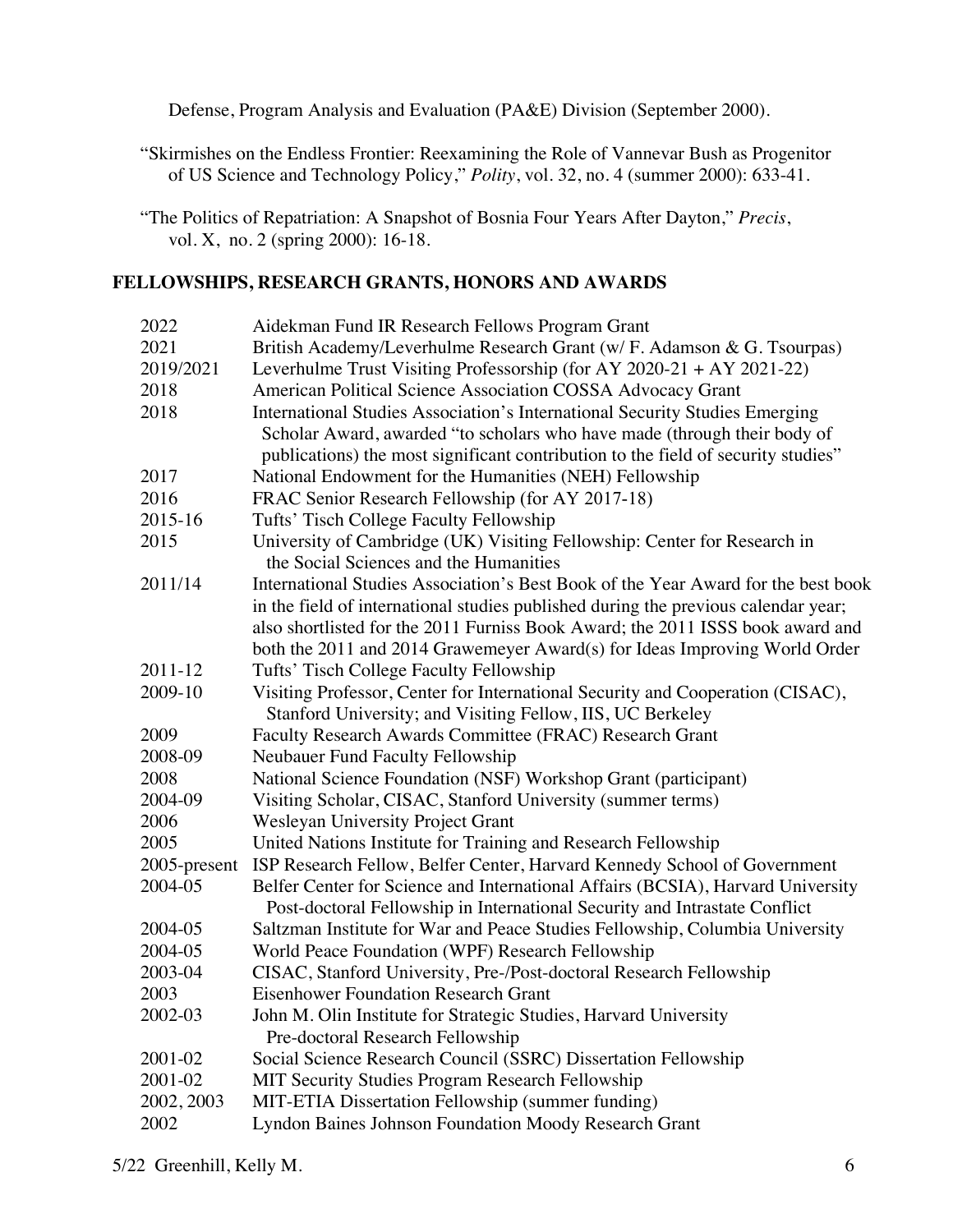| MacArthur Foundation Transnational Security Field Research Grant [in Bosnia] |
|------------------------------------------------------------------------------|
| MIT Political Science Departmental Research and Teaching Fellowships         |
|                                                                              |

# **INVITED TALKS AND CONFERENCE PAPERS (from 1/10, and scheduled through 10/22)**

"Geopolitics and Migration," Keynote panel at the VIENNA MIGRATION CONFERENCE, Vienna, Austria (scheduled October 2022).

"Paradigms and Causal Inference," MIT-SEMINAR XXI PROGRAM, Airlie House, Warrenton, VA (scheduled September 2022; October 2021)

"The Diplomacy of Forced Migration" (with F. Adamson and G. Tsourpas), AMERICAN POLITICAL SCIENCE ASSOCIATION ANNUAL MEETING, Montreal, Canada (scheduled September 2022); and BRITISH INTERNATIONAL STUDIES ASSOCIATION, Newcastle on Tyne, UK (scheduled June 2022). An earlier version was presented at the INTERNATIONAL STUDIES ASSOCATION ANNUAL MEETING, Nashville, TN (April 2022).

"Fear and Present Danger: Extra-factual Sources of Threat Conception and Proliferation," MIT-LINCOLN LAB (scheduled September 2022). An earlier version was presented at the TOWER CENTER, Southern Methodist University, Dallas, TX (April 2022).

"Extra-factual Information and Intelligence," NATIONAL INTELLIGENCE UNIVERSITY (scheduled August 2022).

"Migration, Borders and Security," POLICING BORDER SPACES, Netherlands Defense Academy, Dutch Ministry of Defense, Breda, Netherlands (scheduled June 2022).

"Weaponizing Migration," UK HOUSE OF LORDS, Geostrategy Forum, London, UK (scheduled June 2022).

"Truthiness and Tribalism as Political Weapons: Fear, Cognitive Hacking and the Strategic Use and Abuse of Extra-factual Information," the Department of Politics and International Studies Seminar Series, UNIVERSITY OF WARWICK, Warwick, UK (December 2021). Earlier versions were presented at the International Relations Cluster Seminar, UNIVERSITY OF ABERYSTWYTH, Aberystwyth, UK (October 2021); THE JACK MILLER CENTER POLITICAL THOUGHT SPEAKERS SERIES, Tufts University, Medford, MA (April 2021); UNIVERSITY OF EXETER, Exeter, UK (March 2021); UNIVERSITY OF ABERDEEN, Aberdeen, UK (February 2021); CISAC, Stanford University (February 2020); the OSHER LIFELONG LEARNING INSTITUTE, Medford, MA (October 2019); MIT-LINCOLN LABORATORY, Lincoln, MA (July 2019); TUFTS' REUNION WEEKEND (May 2019); as the keynote address for the APPSA ANNUAL MEETING, St. John's, Canada (October 2018); and at FRONTIERS OF DEMOCRACY, Tufts Medical School, Boston, MA (June 2018).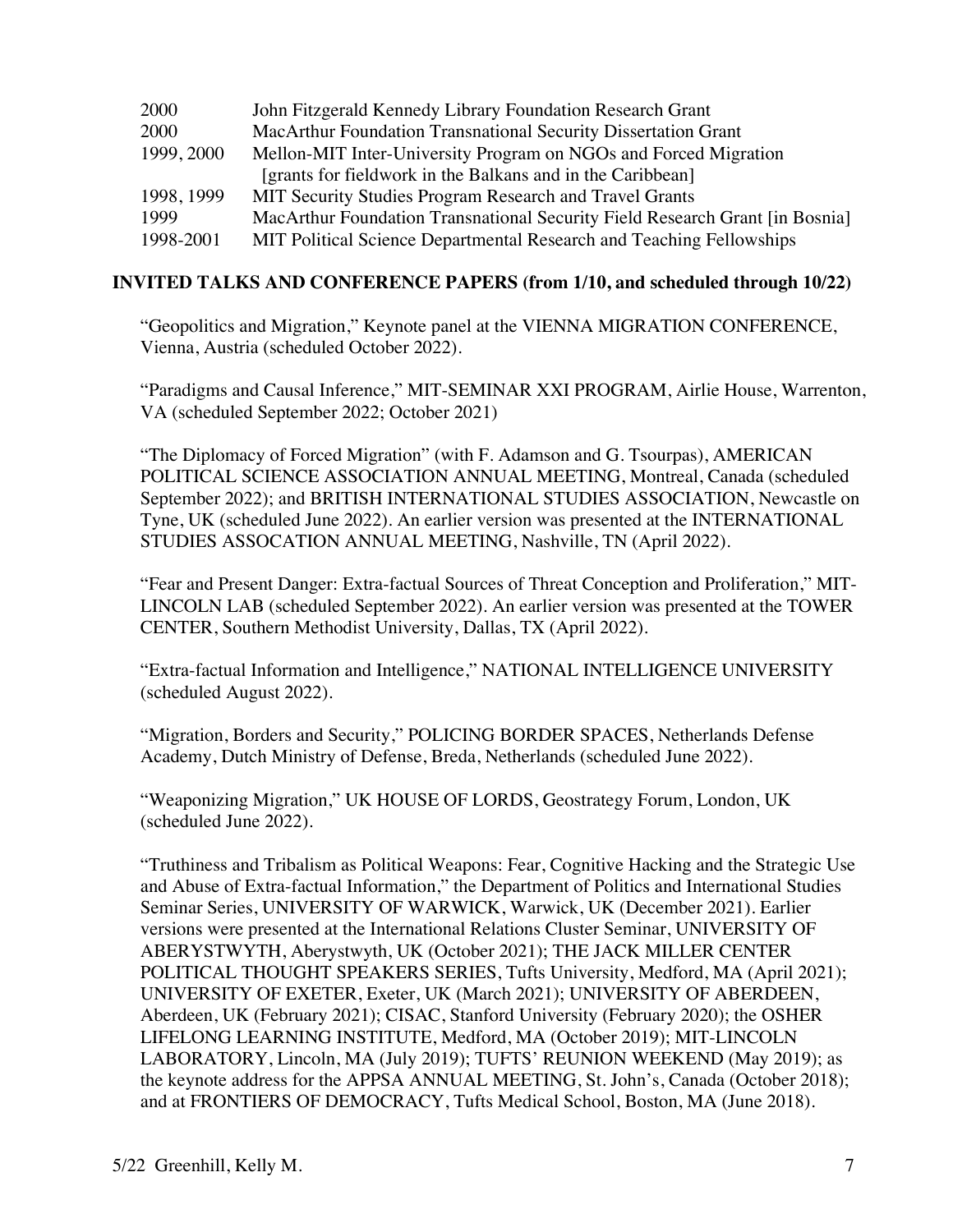"Extra-factuality, Security and the Politics of Information: Historical Patterns and Future Implications," Research Cluster on Conflict and Security Studies, UNIVERSITY OF BATH, Bath, UK (scheduled December 2021; postponed until spring 2022).

"Weapons of Mass Migration in Historical and Comparative Perspective," Strategic and War Studies Seminar Series, UNIVERSITY OF GLASGOW, Glasgow, UK and Near East South Asia Centre for Strategic Studies, NATIONAL DEFENSE UNIVERSITY, Ft. McNair, MD (December 2021). An earlier version was presented at the South East European Studies Program, OXFORD UNIVERSITY, Oxford, UK (April 2021).

"Migration and Security," SOAS, London, UK (March 2021).

"Information Operations and Inadvertent Escalation," CENTER FOR STRATEGIC AND INTERNATIONAL STUDIES (CSIS), Washington, DC (February 2021).

"President Biden's Foreign Policy Challenges," as part of "What's Next After the US Inauguration? Trends and Predictions in American Foreign Policy," UNITED STATES EMBASSY, LONDON-CHATHAM HOUSE-UCL CENTRE ON US POLITICS JOINT PANEL, London, UK (January 2021).

"Extra-factual Information and (In)Advertent Escalation," CSIS/PONI BOOK CLUB, Washington, DC (June 2020). An earlier version was presented at the EFFECTS OF THE GLOBAL INFORMATION ECOSYSTEM ON THE RISK OF NUCLEAR CONFLICT WORKSHOP, Stanford University, Palo Alto (September 2018).

"Perceiving Wolves in Sheeps' Clothing? Unintended Consequences of Coercive Humanitarian Interventions," Department of Political Science IR Workshop, STANFORD UNIVERSITY, Palo Alto, CA (February 2020). An earlier version was presented at the PROGRAM FOR THE STUDY OF REALIST FOREIGN POLICY, OSU, Columbus, OH (March 2019).

"Political Science for Influence Operations and the Weaponization of Migration in Sweden and Beyond," Inter-governmental briefing, STOCKHOLM, Sweden (November 2019).

"Understanding Civil Wars: Causes and Consequences," MIT SEMINAR XXI, Airlie House, Warrenton, VA (October 2019). Earlier versions were presented from 2013-16 and in 2018.

"The Weaponization of Migration: Evidence from the Middle East," MIT/SSP CONGRESS-IONAL STAFF SEMINAR, Cambridge, MA (April 2019).

"Fear and Present Danger: Extra-factual Sources of Threat Conception and Proliferation," NORTHWESTERN UNIVERSITY, Evanston, IL (April 2019). An earlier version was presented at the NOTRE DAME INTERNATIONAL SECURITY CENTER SPEAKER SERIES, South Bend, IN (March 2019).

"(Un)known Unknowns: Common Method Bias in the Quantitative Study of Political Phenomena," (w/ N. Mazaheri), ISA ANNUAL MEETING, Toronto, Canada (March 2019).

"Cognitive Hacking and Susceptibility to Disinformation," as part of a panel at the US TRI-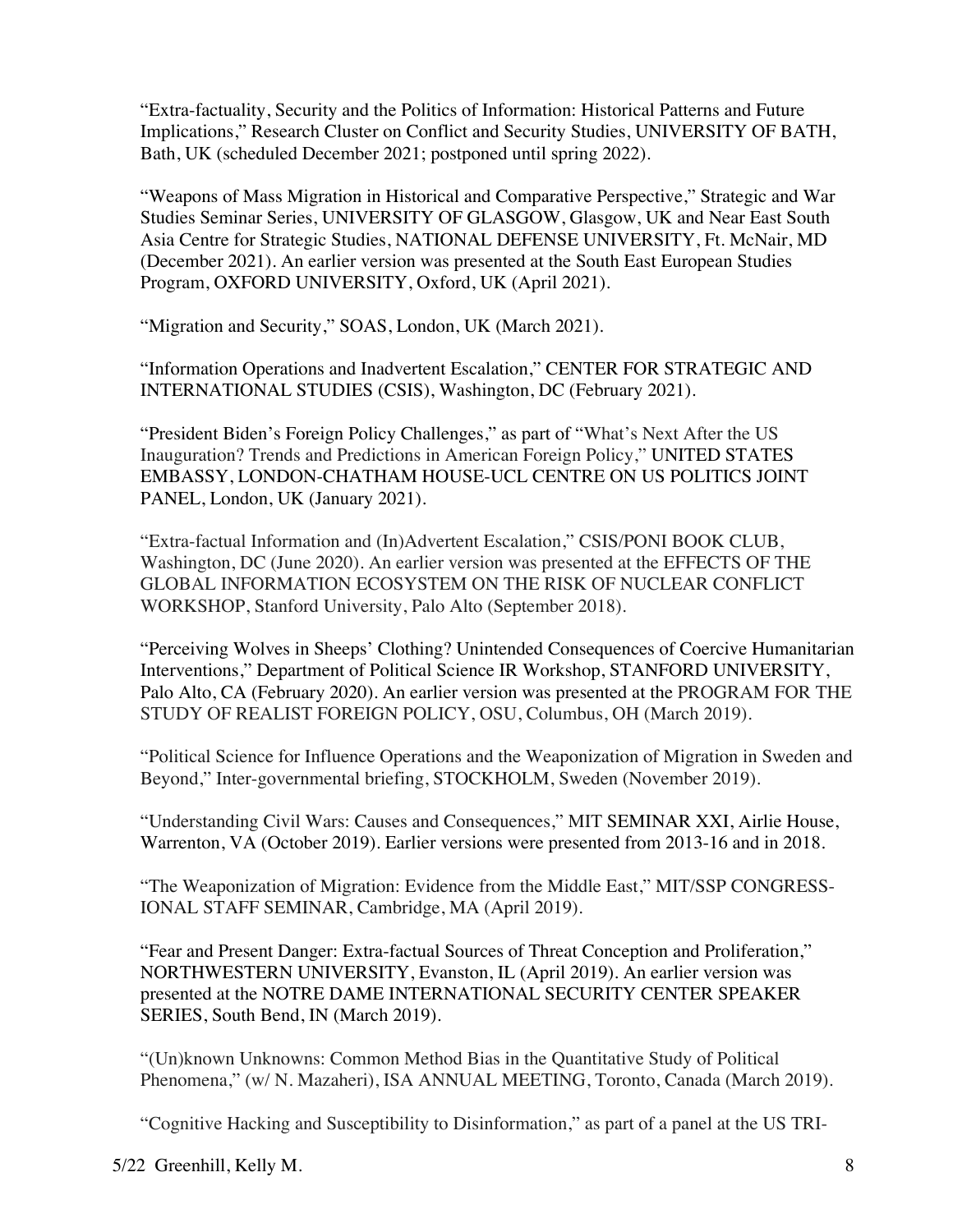MISSION (EU-NATO-STATE)/ATLANIC COUNCIL'S #DISINFOWEEK, Brussels, Belgium (March 2019).

"Coercion: The Power to Hurt in International Politics," NEW HAMPSHIRE WORLD AFFAIRS COUNCIL, Concord, NH (December 2018). Earlier versions were presented at the PORTMOUTH PUBLIC LIBRARY (May 2018); BOSTON COLLEGE, Chestnut Hill, MA (April 2018); and (in abridged form) as part of a roundtable at the ISA ANNUAL MEETING, San Francisco, CA (April 2018).

"Weapons of Mass Migration: Forced Displacement as an Instrument of Coercion," EPIIC18, INSTITUTE FOR GLOBAL LEADERSHIP, Medford, MA (November 2018). Earlier versions were presented during an invited panel devoted in part to the Italian translation of my book at the 2018 E'STORIA FESTIVAL, Gorizia, Italy (May 2018); as part of the UNIVERSITY OF MONTANA PRESIDENT'S LECTURE SERIES, Missoula, MT (February 2015); and at MIT, Cambridge, MA (November 2014); the UNIVERSITY OF TEXAS-AUSTIN (October 2014); the UNIVERSITIES OF CAMBRIDGE and OXFORD, Cambridge and Oxford, UK (May 2014); and TUFTS' FLETCHER SCHOOL OF LAW AND DIPLOMACY (April 2014).

[As part of the panel] "Understanding the Spread of Science Denial," SCIENCE DENIAL: LESSONS AND SOLUTIONS SYMPOSIUM, New York Academy of Sciences, New York, NY (November 2018).

"Extra-factual Information and Science Denialism," as part of the panel, "Science Denialism, Public Policy and Global Health," at THE NEW YORK ACADEMY OF SCIENCES, New York, NY (June 2018).

"Trump's America" invited panelist, 2018 E'STORIA FESTIVAL Gorizia, Italy (May 2018).

"Countering Disinformation: Lessons from History and Cognitive Science," COUNCIL ON FOREIGN RELATIONS, New York, NY (April 2018); and SWISS CONSULATE, Boston, MA (April 2018).

"Extra-factual Information as a Threat to the Liberal International Order," as part of an invited roundtable at the ISA ANNUAL MEETING, San Francisco, CA (April 2018).

"Influence Operations and Society," SWEDISH NATIONAL DEFENCE UNIVERSITY, Stockholm, Sweden (October 2017).

"Understanding the Psychology of Disinformation," as part of Strategic Communications and Digital Disinformation, THE ATLANTIC COUNCIL, Washington, DC (September 2017).

"Information and Other Influence Operations," as part of a US DOD-sponsored workshop on SOCIETAL WARFARE, Washington, DC (June 2017).

"Combatting Fake News and Other Extra-factual Information," US DOD SMA Lecture Series (June 2017).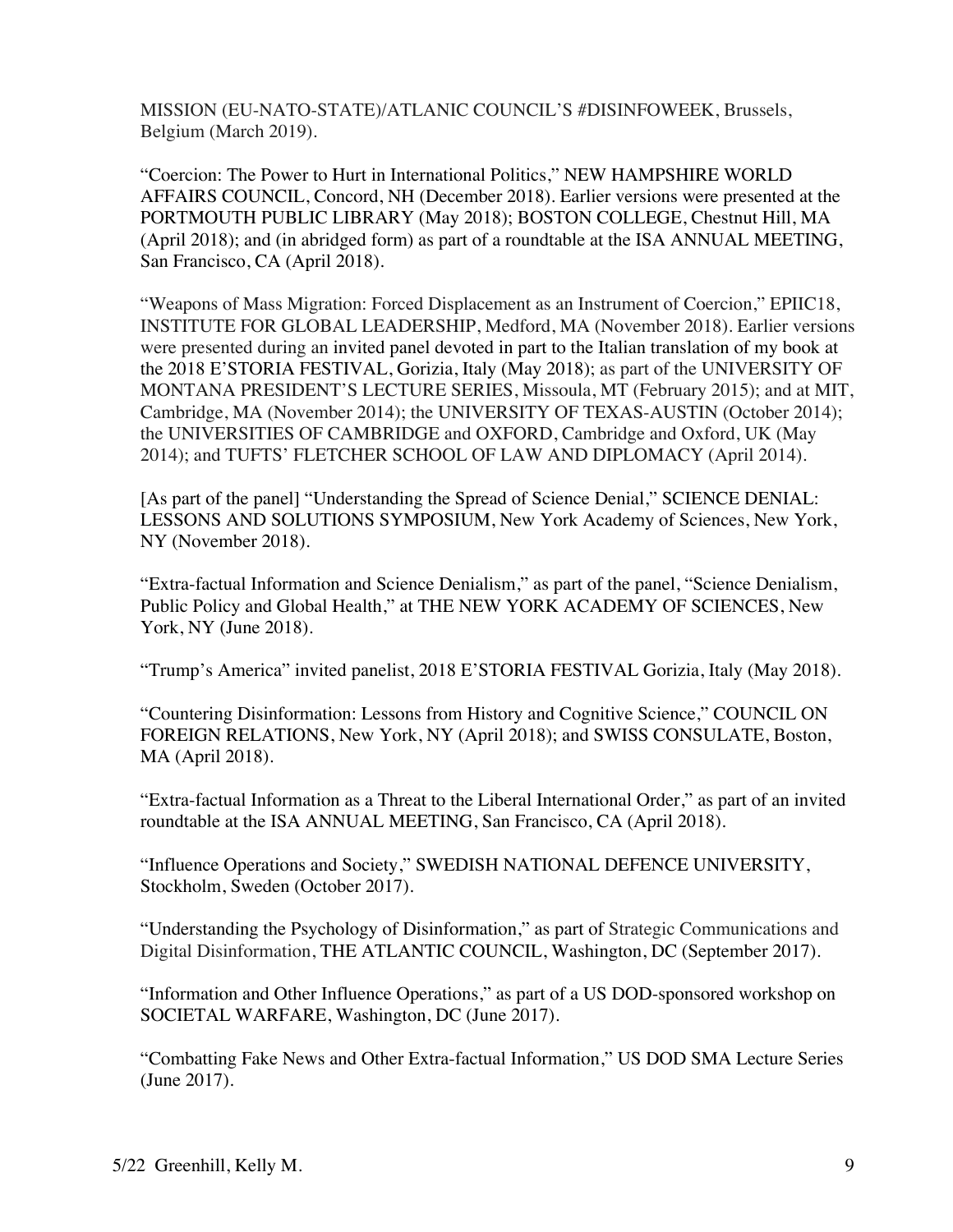"Teaching Security: Lessons from the Frontlines," SAIS' BASIN HARBOR WORKSHOP FOR TEACHERS OF SECURITY STUDIES, Vergennes, VT (June 2017). An earlier version was presented at Hamilton College as part of its WOMEN IN POLITICAL SCIENCE SPEAKER SERIES, Clinton, NY (April 2017).

"Media and Authority in a 'Post-truth' World," INSTITUTE FOR THE FUTURE'S TEN YEAR FORECAST MEETING, San Francisco, CA (May 2017).

"True Lies: Threat Conflation and the 2003 Invasion of Iraq," WOMEN IN POLITICAL SCIENCE SPEAKER SERIES, Hamilton College, Clinton, NY (April 2017). An earlier version was presented at the ISA ANNUAL MEETING, Baltimore, MD (February 2017).

"Merchants of Menace: Extra-factual Sources of Threat Conception and Proliferation," COLUMBIA UNIVERSITY'S INTERNATIONAL POLITICS SEMINAR, New York, NY (April 2017). Earlier versions were presented at the UCF INTELLIGENCE COMMUNITY CENTER FOR ACADEMIC EXCELLENCE, Orlando, FL (August 2016), the BELFER CENTER ISP SEMINAR SERIES, Harvard University, Cambridge, MA (April 2016), OSU'S MERSHON CENTER FOR INTERNATIONAL SECURITY STUDIES, Columbus, OH (February 2016), TUFTS' INITIATIVE ON MASS ATROCITIES AND GENOCIDE, Medford, MA (February 2016), and during PARENTS' WEEKEND, Tufts University, Medford, MA (October 2015).

"Do What You Say, or Else: Shaming and Taming in International Politics" (with J. Busby), ISA ANNUAL MEETING, Baltimore, MD (February 2017).

"Extra-factual Information in Historical Perspective," as part of COMBATTING FAKE NEWS: AN AGENDA FOR RESEARCH AND ACTION, Harvard University, Cambridge, MA (February 2017).

"The Weaponization of Migration, Lessons from the Past, Implications for the Future," as part of MIGRATION, REFUGEES AND ASYLUM: CONCEPTS, ACTORS AND PRACTICES SINCE THE SECOND WORLD WAR IN GLOBAL PERSPECTIVE, Institut für Zeitgeschichte, Munich, Germany (December 2016).

Invited keynote address for "The Euro, Markets, and Democracy 2016—Is There Life Outside the Euro?" ANNUAL MEETING OF THE ITALIAN ASSOCIATION FOR THE STUDY OF ECONOMIC ASYMMETRIES, Montesilvano, Italy (November 2016).

"A Likely Story? The Role of Information Source in Rumor Adoption and Dissemination," ISCS SECURITY POLICY WORKSHOP, GWU, Washington, DC (October 2016).

"International Security: Foreign Policy Challenges for the Next President," PORTSMOUTH PUBLIC LIBRARY, Portsmouth, NH (September 2016). An earlier version was presented at the HARVARD INSTITUTE FOR LEARNING IN RETIREMENT, Harvard University, Cambridge, MA (April 2016).

"Weapons of Mass Migration: Forced Displacement as an Instrument of Coercion in the Caribbean Basin and Beyond," Briefing delivered to members of the US military and representatives from the Department of Homeland Security in Miami, FL (May 2016).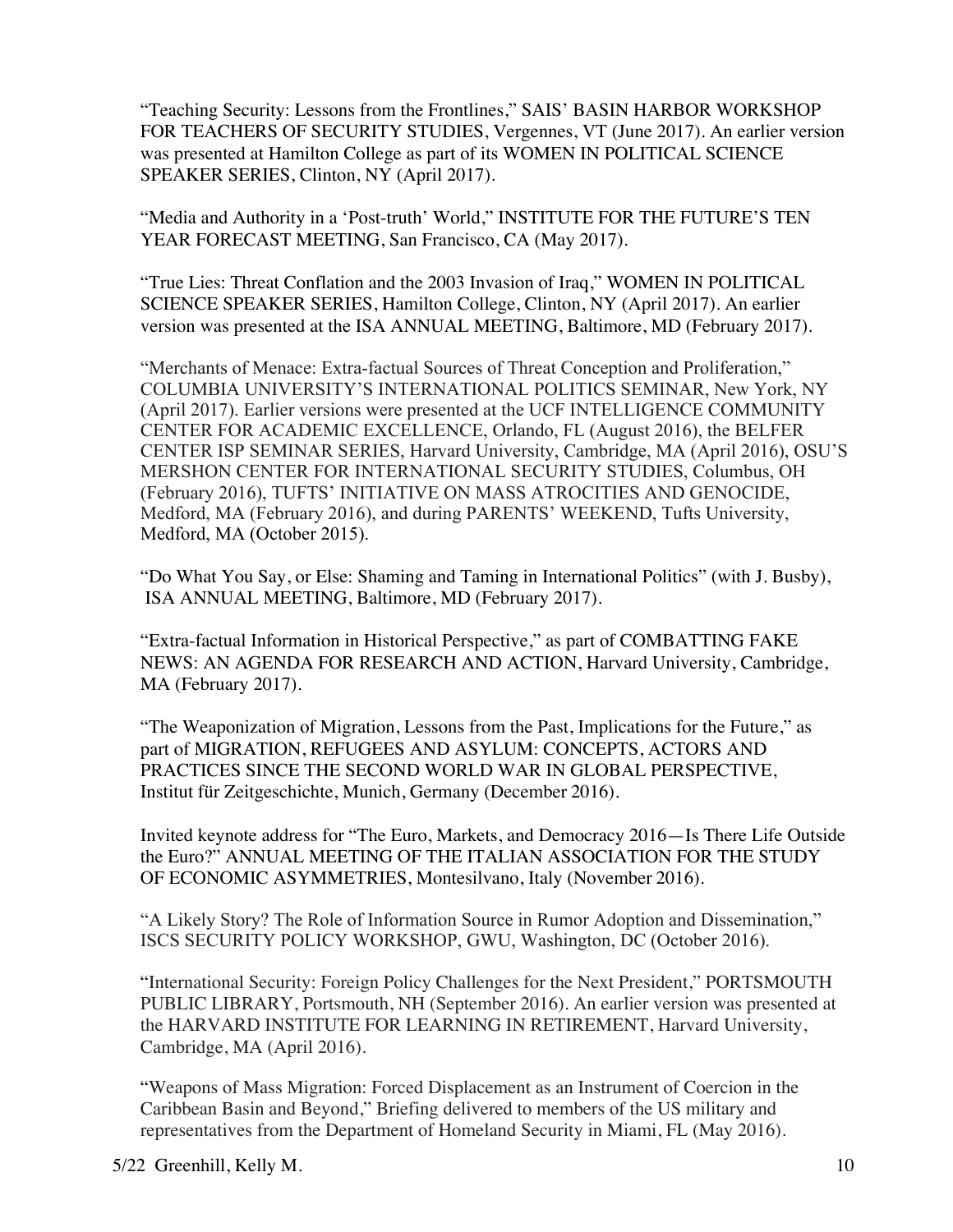"People in Flight: A Global Perspective and Implications for US National Security," SUFFOLK UNIVERSITY SCHOOL OF LAW, Boston, MA (April 2016). Earlier versions were presented at the COLORADO SCHOOL OF MINES, Golden, CO (March 2016), to the IR DIRECTOR'S LEADERSHIP COUNCIL, Tufts University, Medford, MA (November 2015) and as the keynote address at *Medicins Sans Frontieres'* ANNUAL (CO-DAYS) MEETING, Amsterdam, The Netherlands (September 2015).

"Coercion by Proxy: Population Relocation in Counterinsurgency Operations" (with A. Downes), ISA ANNUAL MEETING, Atlanta, GA (March 2016). An earlier version was presented at the AMERICAN POLITICAL SCIENCE ASSOCIATION (APSA) ANNUAL MEETING, San Francisco, CA (September 2015).

"Mediums and Messengers: The Effect of Information Source on the Credibility and Diffusion of Rumors in Conflict Areas" (with B. Oppenheim), ISA ANNUAL MEETING, Atlanta, GA (March 2016).

"Rumor Has It: Rumor Adoption and Dissemination in Conflict-Affected Areas," (with B. Oppenheim) SCHOOL OF ORIENTAL AND AFRICAN STUDIES (SOAS), London, UK (December 2015). Earlier versions were presented at THE UNIVERSITY OF CAMBRIDGE'S CENTER FOR RESEARCH IN SOCIAL SCIENCE AND THE HUMANITIES, Cambridge, UK (May 2015); and at the ISA ANNUAL MEETING, San Francisco, CA (April 2013).

"Weapons of Mass Migration: Forced Displacement as an Instrument of Coercion in the European Migration Crisis and Beyond," LONDON MIGRATION RESEARCH GROUP, London, UK (December 2015). Earlier versions were given at BRANDEIS UNIVERSITY, Waltham, MA (December 2015) and as part of the HAMILTON HALL LECTURES ON WORLD AFFAIRS, Salem, MA (February 2015).

"Challenges in American Foreign Policy: The Next Decade," Roundtable for the BRITISH INTERNATIONAL STUDIES ASSOCIATION (BISA) WORKING GROUP ON US-EUROPEAN RELATIONS*,* London, UK (September 2015).

"Understanding the Unprecedented Crisis," INTERNATIONAL COMMISSION ON MULTILATERALISM'S RETREAT ON FORCED DISPLACEMENT, REFUGEES AND MIGRATION (advisors to the UN Secretary General/staff), Greentree Estate, NY (July 2015).

"Rumor Has It: Rumor Adoption in Conflict-Affected Areas," (with B. Oppenheim), THE UNIVERSITY OF CAMBRIDGE'S CENTER FOR RESEARCH IN SOCIAL SCIENCE AND THE HUMANITIES, Cambridge, UK (May 2015). An earlier version was presented at the ISA ANNUAL MEETING, San Francisco, CA (April 2013).

"Better than the Truth: Extra-factual Information in International Politics," KING'S COLLEGE, London, UK (June 2015). Earlier versions were presented at the UNIVERSITY OF MONTANA PRESIDENT'S LECTURE SEMINAR, Missoula, MT (February 2015); the SWEDISH INSTITUTE FOR INTERNATIONAL AFFAIRS, Stockholm, Sweden (May 2014), BROWN UNIVERSITY, Providence, RI (November 2017); the PROGRAM ON INTERNATIONAL SECURITY POLICY, University of Chicago, Chicago, IL (May 2013), the BELFER CENTER, Harvard University (April 2013) and the ISA ANNUAL MEETING, San Francisco, CA (April 2013).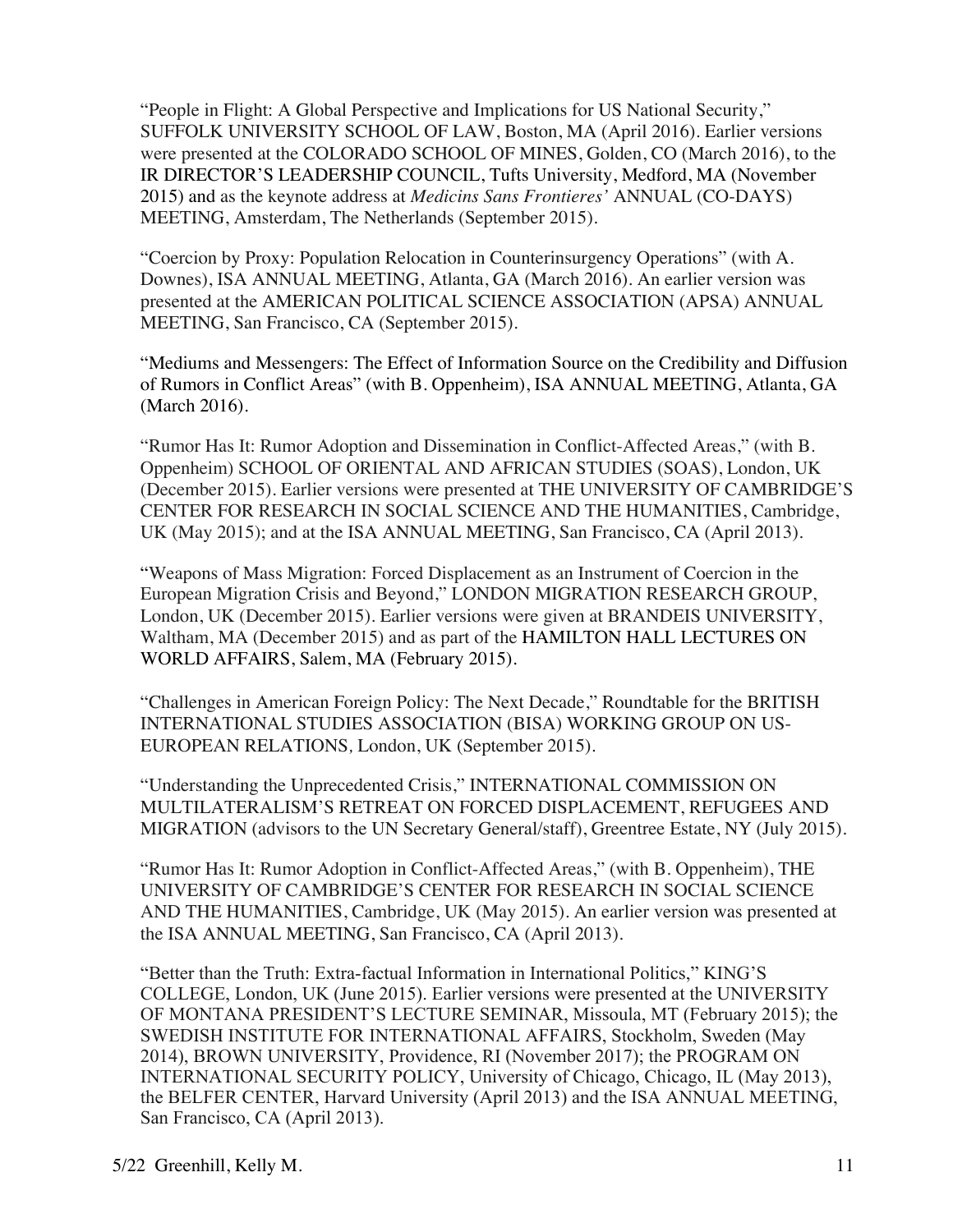"Scary Stories: Extra-factual Sources of Threat Conception and Proliferation—The Japan Threat that Was and the Japan Threat that Wasn't," ISA ANNUAL MEETING, New Orleans, LA (February 2015).

"Cross-Domain Coercion in Theory and in Practice," CROSS-DOMAIN DETERRENCE CONFERENCE, University of California-San Diego, La Jolla, CA (November 2014).

"Ain't That a Shame? Hypocrisy, Punishment and Weak Actor Influence in International Politics" (with J. Busby)," ISA ANNUAL MEETING, Toronto, CA (March 2014). An earlier version was presented at the BISA ANNUAL MEETING, Edinburgh, UK (June 2012).

"Mass Migration as an Instrument of Coercion: New Evidence from the Middle East," ISA ANNUAL MEETING, Toronto, CA (March 2014). Earlier versions were presented at the CONFERENCE ON FORCED MIGRATION AND HUMANITARIANISM IN GLOBAL HISTORY, University of Chicago, Chicago, IL (November 2013), the APSA ANNUAL MEETING, Chicago, IL (August 2013).

"Narratives in International Politics," NEUROSCIENCE AND SOCIAL CONFLICT INITIATIVE: NORMS, NARRATIVES AND NEURONS, The MIT Media Lab, Cambridge, MA (March 2014).

"The US in the World in 2025: The Future of US Grand Strategy and its Implications for East Asia," 2013 THINK TANK EXPERTS PROGRAM, Keizai Koho Center (KKC), Tokyo, Japan (October 2013).

"Rumor Has It: The Role of Source in Rumor Adoption and Diffusion" (with B. Oppenheim), APSA ANNUAL MEETING, Chicago IL (August 2013).

"Whispers of War, Mongers of Fear: The Origins of Threat Perception and Proliferation," IR DIRECTOR'S LEADERSHIP COUNCIL, Tufts University, Medford, MA (November 2012). An earlier version was presented at the NORMAN PATTERSON SCHOOL OF INTERNA-TIONAL AFFAIRS, Carleton University, Ottawa, Canada (February 2012).

"Forced Migration in Ethnic and Religious Conflicts," SEMINAR XXI, Airlie House, Warrenton, VA (September 2012).

"Weapons of Mass Migration: Implications for US and International Security," BOSTON COLLEGE, Chestnut Hill, MA (April 2012). Earlier versions were presented at TUFTS UNIVERSITY, Medford, MA (March 2012); AMERICAN UNIVERSITY, Washington, DC (February 2012); the CANADIAN DEPARTMENT OF FOREIGN AFFAIRS AND INTERNATIONAL TRADE, Ottawa, Canada (February 2012); CENTRA TECHNOLOGIES, Washington, DC (September 2011); the NATIONAL MARITIME INTELLIGENCE CENTER, Suitland, MD (September 2011); and the US DEPARTMENT OF HOMELAND SECURITY, Washington, DC (February 2011). A related briefing was also given to members of President Barack Obama's National Security Staff (NSS), Washington, DC (February 2011).

"Perceptually Imperfect: Barriers to Correction in the Marketplace of Ideas," ISA ANNUAL MEETING, San Diego, CA (April 2012).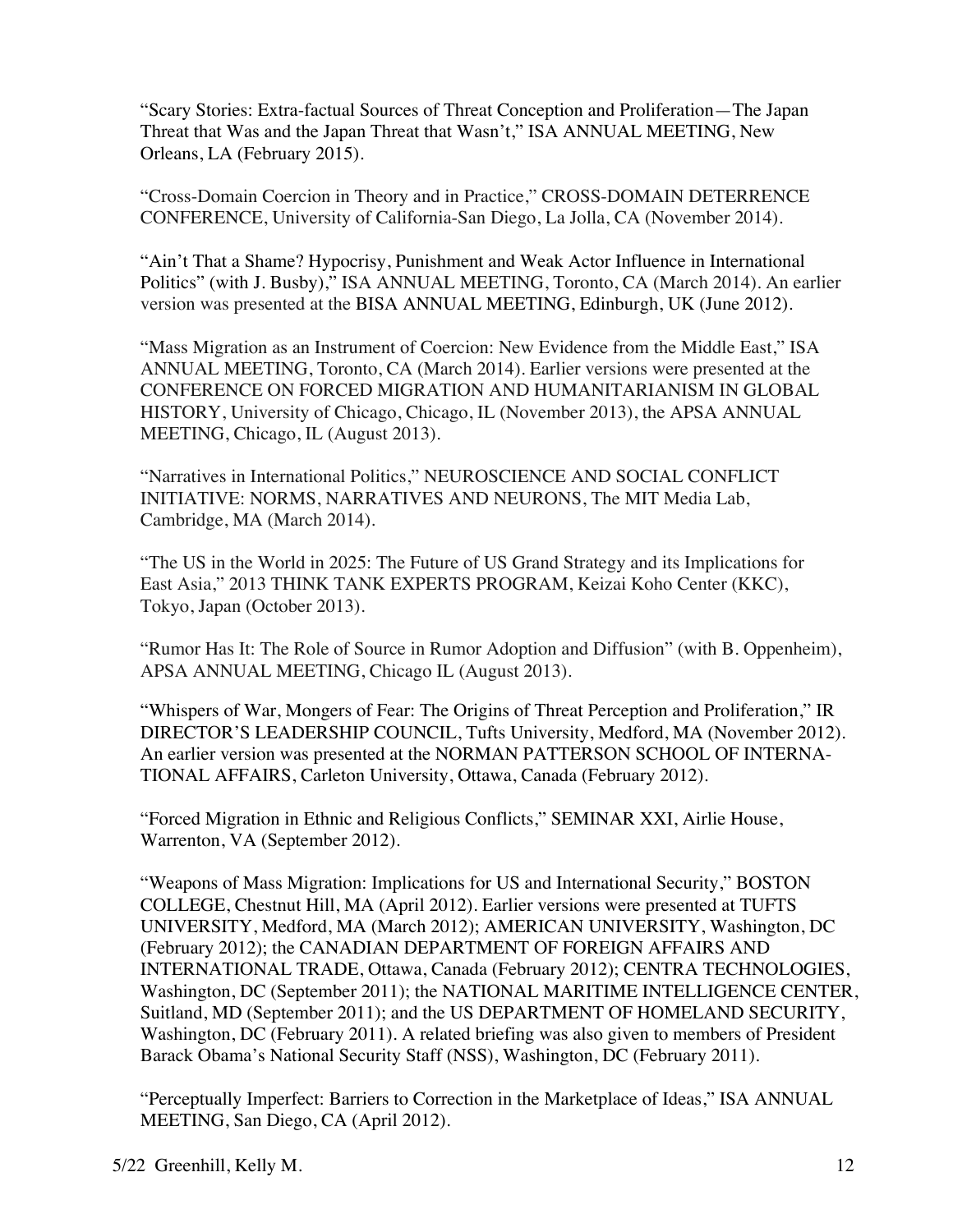"Dead Reckoning: Challenges in Measuring the Human Costs of Conflict," at the WORLD PEACE FOUNDATION'S NEW WARS, NEW PEACE SEMINAR, Fletcher School of Law and Diplomacy, Tufts University (January 2012).

"Better Than the Truth: Threat Perception and the Perpetually Imperfect Marketplace of Ideas," JONATHAN M. TISCH COLLEGE OF CITIZENSHIP AND PUBLIC SERVICE, Tufts

University, Medford, MA (October 2011). An earlier version was presented at the APSA ANNUAL MEETING, Seattle, WA (September 2011).

"Unconventional Sources of Threat Perception and Proliferation," APSA ANNUAL MEETING, Seattle, WA (September 2011).

"Effective Shaming Strategies: Looking Across Issue Areas," EXPLORING THE POLITICAL PROCESSES AND IMPACT OF NAMING AND SHAMING, Marquette University, Milwaukee, WI (May 2011).

"US National Security After Bin Laden," WORLD COUNCIL OF BOSTON GREAT DECISIONS SERIES, Boston, MA (May 2011).

"Imagining Insecurity: Fiction, Faith and Rumor-based Sources of Threat Perception," ISA ANNUAL MEETING, Montreal, Canada (March 2011). Earlier versions were presented at the INTERNATIONAL SOCIETY FOR POLITICAL PSYCHOLOGY ANNUAL MEETING, San Francisco, CA (July 2010), and the LONE STAR FORUM, jointly hosted by the University of Texas-Austin, Texas A&M and Southern Methodist University (April 2010).

"Fear Factor: Understanding the Origins and Consequences of Beliefs about National Security and the Threats We Face," IR SEMINAR SERIES, UC Berkeley, Berkeley, CA (November 2010). Earlier versions were presented at the APSA ANNUAL MEETING, Washington, DC (September 2010); GEORGE WASHINGTON UNIVERSITY IR SERIES, Washington, DC (April 2010); and CISAC, Stanford University, Stanford, CA (February 2010).

# **SERVICE TO THE FIELD AND PROFESSIONAL AFFILIATIONS (current positions and activities appear first; university/department service available upon request)**

Director, MIT-Seminar XXI Program (https://semxxi.mit.edu/); and Resident Senior Research Fellow/Visiting Professor, MIT's Center for International Studies (September 2021- ) (held concurrently with my faculty position at Tufts).

Director, International Relations Program, Tufts University (July 2017-June 2020; and September 2021-June 2022 [*pro tem*]).

Member, International Science Reserve (NYAS ISR) (2022- ).

Editor, Cornell Studies in Security Affairs (book series) (September 2021- ).

Inaugural Member/Faculty Affiliate, Data Intensive Studies Center (June 2020- ).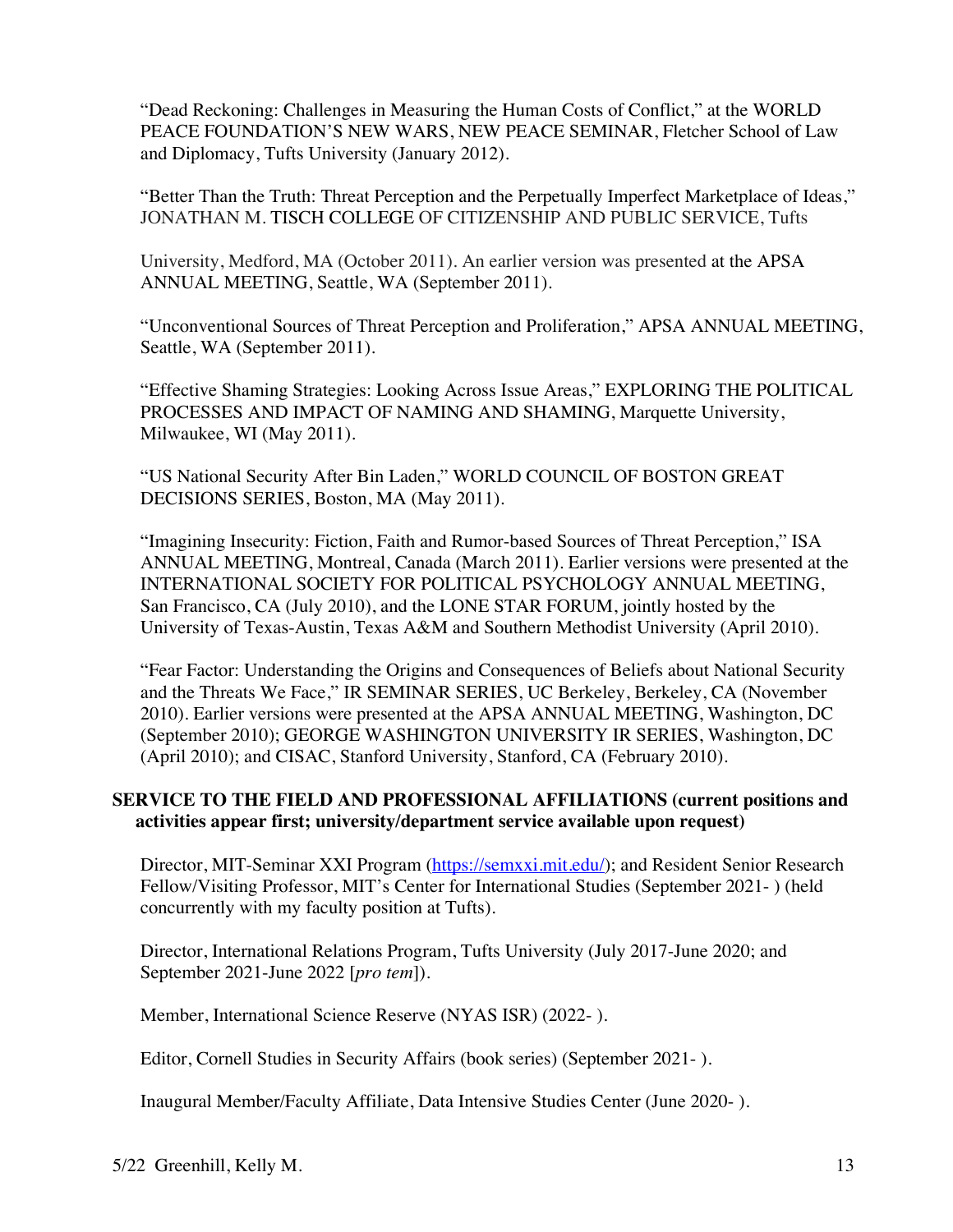Academic Advisory Review Group, Project on Competitive Soft Power, Foreign Policy Research Institute (May 2016- ).

Executive Board member, MIT Seminar XXI Program (2016- ).

Editorial Board memberships: *Security Studies* (2015- ); *Sage Publications* (2015- ); *Peter Lang's* immigration and security book series (2018- ); *The HKS Misinformation Review* (2019- ); and *Open Military Studies* (2020- ). Previous editorial board service: *Journal of Global Security Studies* (2014-2020); *Texas National Security Review* (2017-2021).

Faculty member, Jonathan M. Tisch College of Civic Life, Tufts University (fall 2012- ).

Consultant, Centra Technology, Inc. (2011- ).

Occasional external reviewer for the journals *American Political Science Review, Comparative Politics, Foreign Policy Analysis*, *Human Rights Review, International Security, International Studies Quarterly, International Theory, Journal of International Relations and Development, Journal of Politics, Journal of Peace Research, Perspectives on Politics, Political Behavior, REFUGE, Review of Politics, Security Studies, World Politics* and *CHOICE*, and for the World Bank, the National Endowment for the Humanities, the Grawemeyer World Order Prize Committee and Blackwell, Continuum, and Cornell, MIT and Oxford University Presses.

Faculty Affiliate of the MIT Security Studies Program (2007- ), the Tobin Project (2007- ), the Olin Institute for Strategic Studies (2005-08), and the Complex Terrain Laboratory (2008-11); Advisor to the Tufts ALLIES Program (2007-10); and member of the American Political Science Association (2000- ), International Studies Association (ISA) (2003- ), International Society of Political Psychology (2005- ), Women in International Security (1997- ), Occasional interviewee on/for *National Public Radio* (NPR), the *British Broadcasting Company* (BBC), the *Canadian Broadcasting Company* (CBC), *The Atlantic*; the *Christian Science Monitor*, the *Associated Press*; *DAME Magazine*; *The Poynter Institute*; *DAWN* (Pakistani media outlet), *Cicero* (German politics and culture magazine); Hungarian Public Radio; *Panorama*  (Italian arts and politics magazine); *Reportage Online* (the magazine of the Australian Centre for Independent Journalism); and other misc. media outlets (2004- ).

Resident Research Fellow, Belfer Center for Science and International Affairs, Harvard University's Kennedy School of Government (9/2004-8/2020); Research Associate, (9/20-8/22).

Associate Editor (AE), *International Security* (2015-2020); and AE, *Security Studies* (2011-2015).

Founding Convenor and Chair, *Conflict, Security and Public Policy (CSPP) Working Group*, Belfer Center, Harvard University Kennedy School of Government (2010-2020).

Scientific Organizing Committee, The New York Academy of Sciences and Rutgers Global Health Initiative's Symposium on Science Denial, Public Policy and Global Health (2017-2018).

Division Chair, International History and Politics Section, APSA (2015-2016).

Governing Council term member, International Studies Association International Security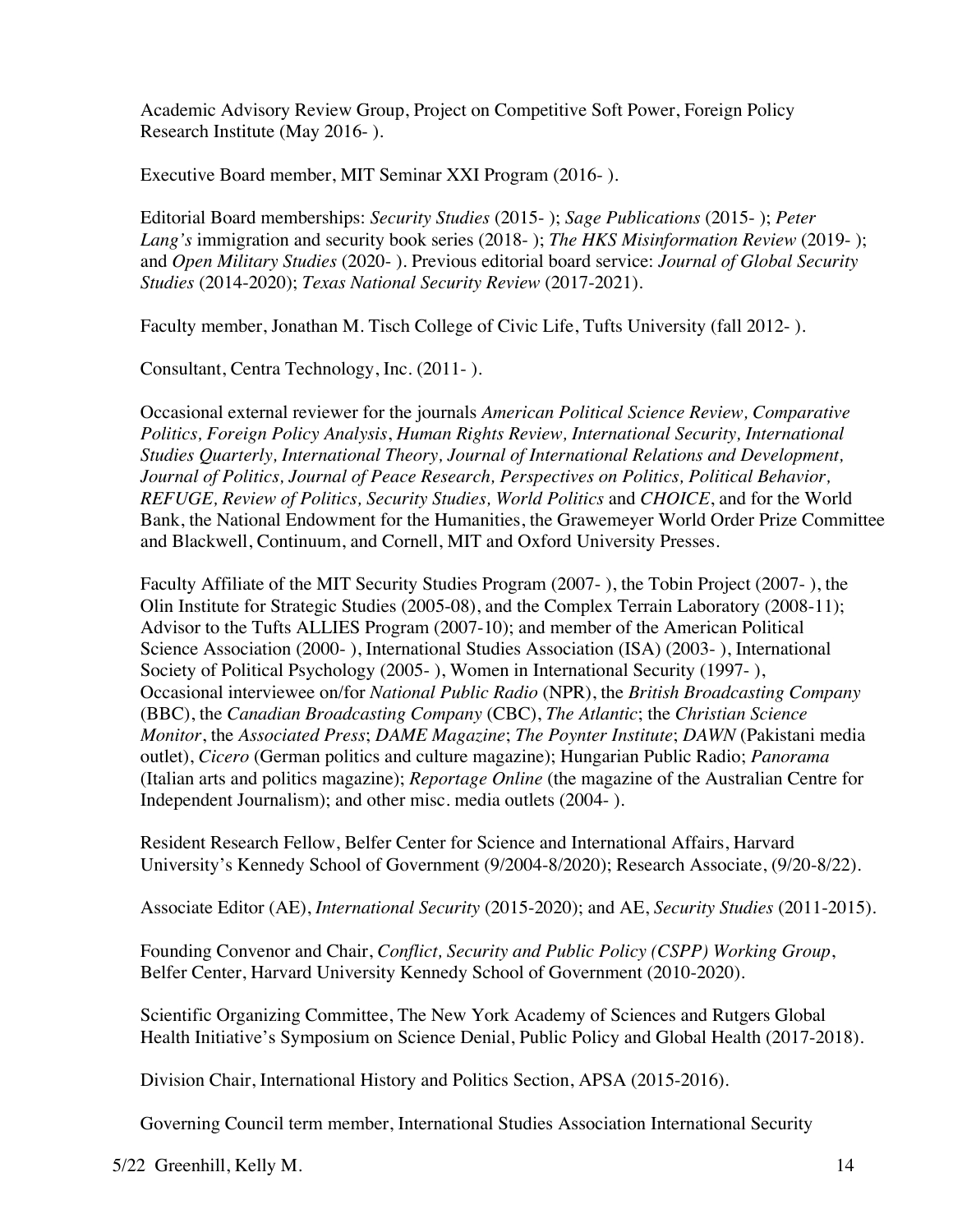Studies Section (ISSS) (spring 2014-2017); and ISSS Best Book Prize Committee (2014-2015); Patricia Weitsman Best Graduate Student Paper Committee (Chair) (2015-2016); ISSS Distinguished Scholar and Emerging Scholar Award Committees (Co-chair of both) (2016-2017). Advisory Board member, Teaching, Research and International Policy (TRIP) Survey (2013-2015).

Member of the Advisory Board of the Boston Network for International Development, a nonprofit focused on furthering the mission and goals of international development (2009-2012).

Member of the Academic Advisory Committee for America Abroad Media, a Washington, D.C.-based non-profit, non-partisan media organization (2008-2012).

Member of the Board of Directors of the Community of Bosnia, a Washington-based NGO dedicated to addressing economic obstacles facing youth in the Balkans (1999-2006); *Executive Committee member (2003-06); COB Intern Selection Committee (2002, 2003 [Cmte. Chair], 2004, 2005; Associate Director Hiring Committee, 2004)*

# **COURSES TAUGHT**

Introduction to International Relations US Foreign Policy Better than the Truth: Extra-factual Information in International Politics Causes of Modern Interstate War Understanding Civil Wars: Internal Conflict and International Responses *(the syllabus for this course has been deemed "exemplary" by the APSA Task Force on Political Violence)*  Migration, Refugees, and Citizenship in a Globalized World Ethics and International Relations Theories of International Politics Political Geography and International Conflict

# **ADDITIONAL TRAINING**

## **Atlantic Council Digital Forensic Lab**

360/Digital Sherlocks Training Program (Fall 2021, Spring 2022)

## **National Institutes of Health/University of Miami**

Collaborative Institutional Training Initiative Refresher Course(s) (2013; 2015; 2019) Human Participant Protections Education Course (April 2006)

## **Tufts Center for the Enhancement of Learning and Teaching (CELT)**

Faculty Fellows Seminar (Spring 2009)

### **Stanford University**

Summer Institute in Political Psychology (Summer 2005)

**School of Advanced International Studies (SAIS) at Johns Hopkins University** Workshop for Teachers of Security Studies (June-July 2004)